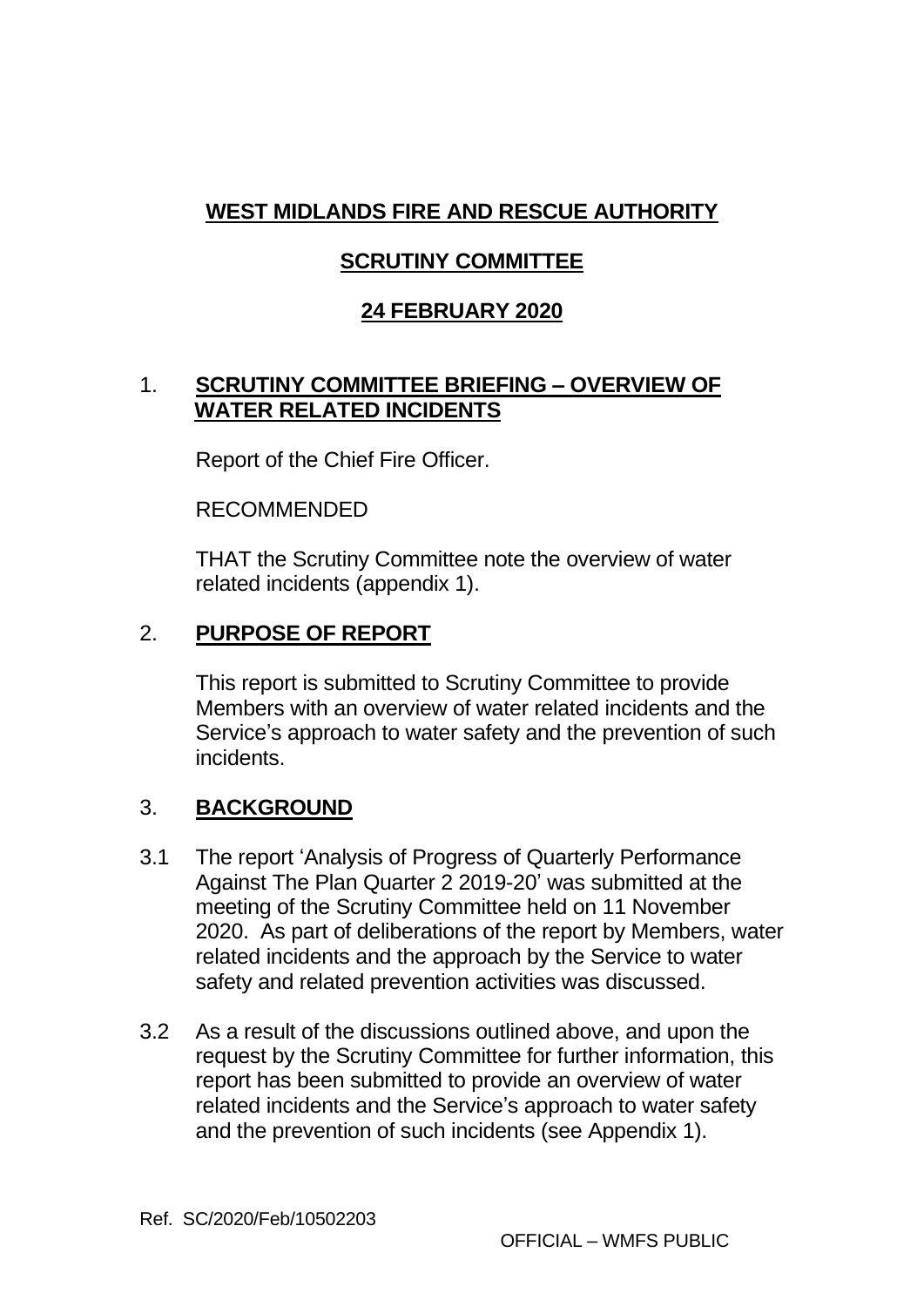## 4. **EQUALITY IMPACT ASSESSMENT**

In preparing this report an initial Equality Impact Assessment is not required and has not been carried out.

### 5. **LEGAL IMPLICATIONS**

There are no legal implications arising from this report.

#### 6. **FINANCIAL IMPLICATIONS**

There are no financial implications arising from this report

## 7. **ENVIRONMENTAL IMPLICATIONS**

There are no environmental implications arising from this report.

## **BACKGROUND PAPERS**

Minutes of the Scrutiny Committee held on 11 November 2019

The contact name for this report is Sarah Warnes, Assistant Chief Fire Officer, Strategic Enabler – People, telephone number 0121 380 6907.

PHIL LOACH CHIEF FIRE OFFICER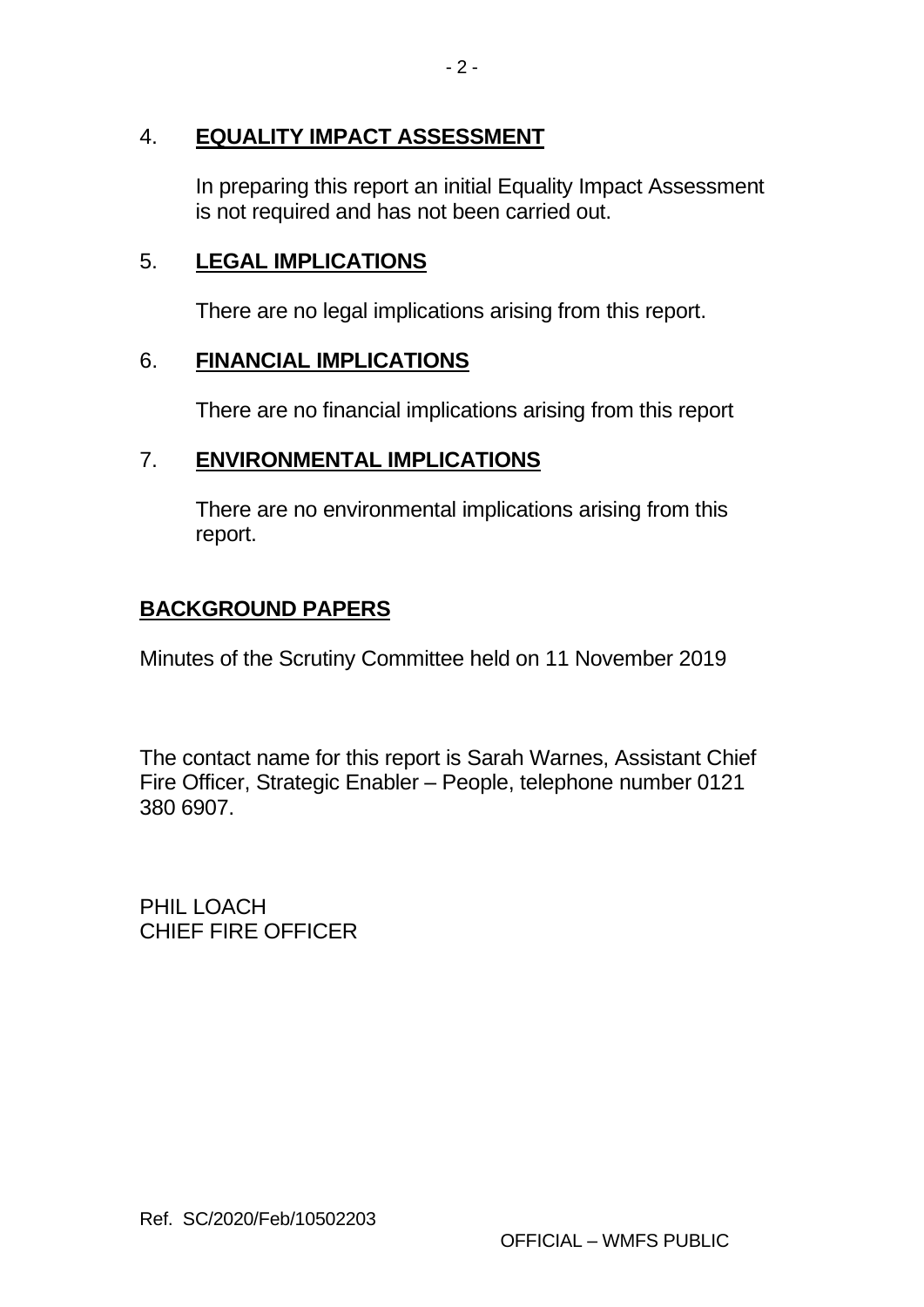#### **Scrutiny Committee Briefing Over of Water Related Incidents – Appendix 1**

### **Background**

West Midlands Fire and Rescue Authority (WMFRA) has a legal duty to provide a fire and rescue service that meets the needs of the local community. It is responsible for providing, training and equipping a Fire and Rescue Service capable of undertaking the Core Functions within the Fire and Rescue Services Act 2004 (FRS Act 2004).

- Fire safety
- Fire-fighting
- Road traffic accidents
- Other emergency rescue activities

Under the Fire and Rescue Services Act 2004, the Fire Authorities have the power to respond to other eventualities, which water related incidents are classed, however, they do not have a statutory duty to do so.

The priorities and objectives for WMFRA are set out within the Fire and Rescue National Framework (May 2018), which are;

- make appropriate provision for fire prevention and protection activities and response to fire and rescue related incidents;
- identify and assess the full range of foreseeable fire and rescue related risks their areas face;
- collaborate with emergency services and other local and national partners to increase the efficiency and effectiveness of the service they provide;
- be accountable to communities for the service they provide; and
- develop and maintain a workforce that is professional, resilient, skilled, flexible and diverse.

The Civil Contingencies Act (2004) requires Category One Responders to maintain plans for preventing emergencies and for reducing, controlling or mitigating the effects of emergencies in both the response and recovery phases. Local Resilience Forums are encouraged to develop specific flood plans, a multi-agency flood plan (MAFP), to complement other partners' plans, and to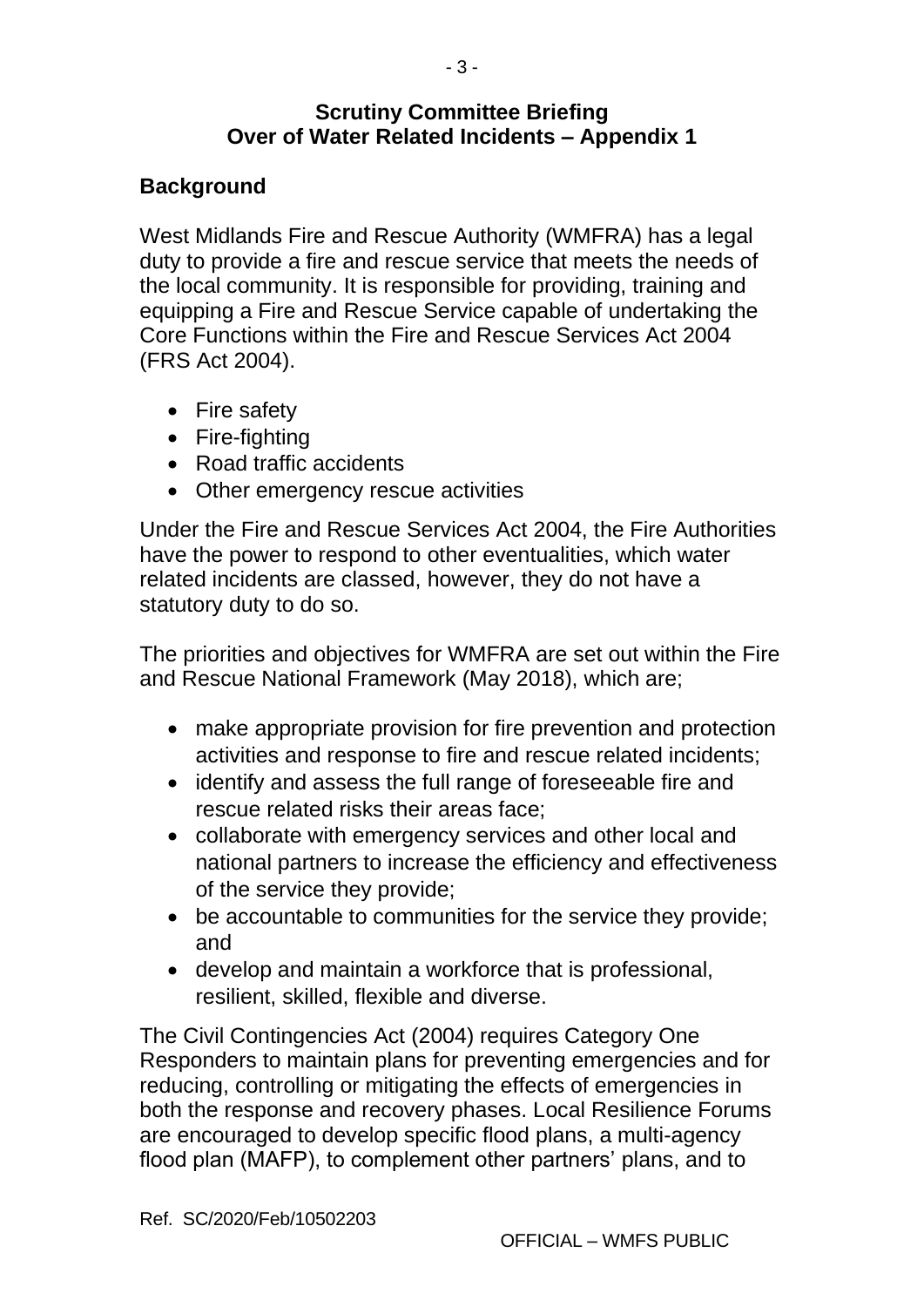provide more detail to generic Major Incident Plans. In spring 2006 the Department for Environment, Food and Rural Affairs (Defra) undertook a detailed capability assessment of flood emergency planning and preparedness in England and Wales, based on the outputs of a National Capability Survey undertaken the same year. The analysis showed a shortfall in capability to rescue people when compared against the planning assumptions for a severe East Coast flood.

The floods in summer 2007 tested flood rescue capability across England. Sir Michael Pitt's review praised the role of many organisations carrying out flood rescue, including both statutory and voluntary organisations. The Pitt Review concluded that a national framework (Concept of Operations) was required, establishing standards for typing and accreditation of rescue teams and setting standards for equipment and training.

The Defra Flood Rescue Concept of Operations was produced as part of the project along with a Flood Rescue National Asset Register. This register contained accredited teams which met the team typing standards, enabling teams to be deployed nationally in the event of a wide area flood incident. This facilitates different local capabilities being 'plugged' seamlessly into a regional or national response during wide area flooding.

#### **Capability**

West Midlands Fire Service (WMFS) believes in operational excellence and through our Integrated Risk Management Plan we prepare for all foreseeable risks. Our response priorities focus on dealing excellently with emergency incidents, where the risk to life will be reduced through our commitment to operational excellence, enabling an assertive, effective and safe emergency response to all incidents whilst supporting firefighter safety.

Water related incidents can involve rescues from rivers, lakes, canals and waterways or involving flooding. WMFS crews not only respond to incidents within the West Midlands area to help people, but our skills and expertise can be called upon Nationally to support other Fire and Rescue Services affected by major incidents.

WMFS has the ability to respond to these types of incidents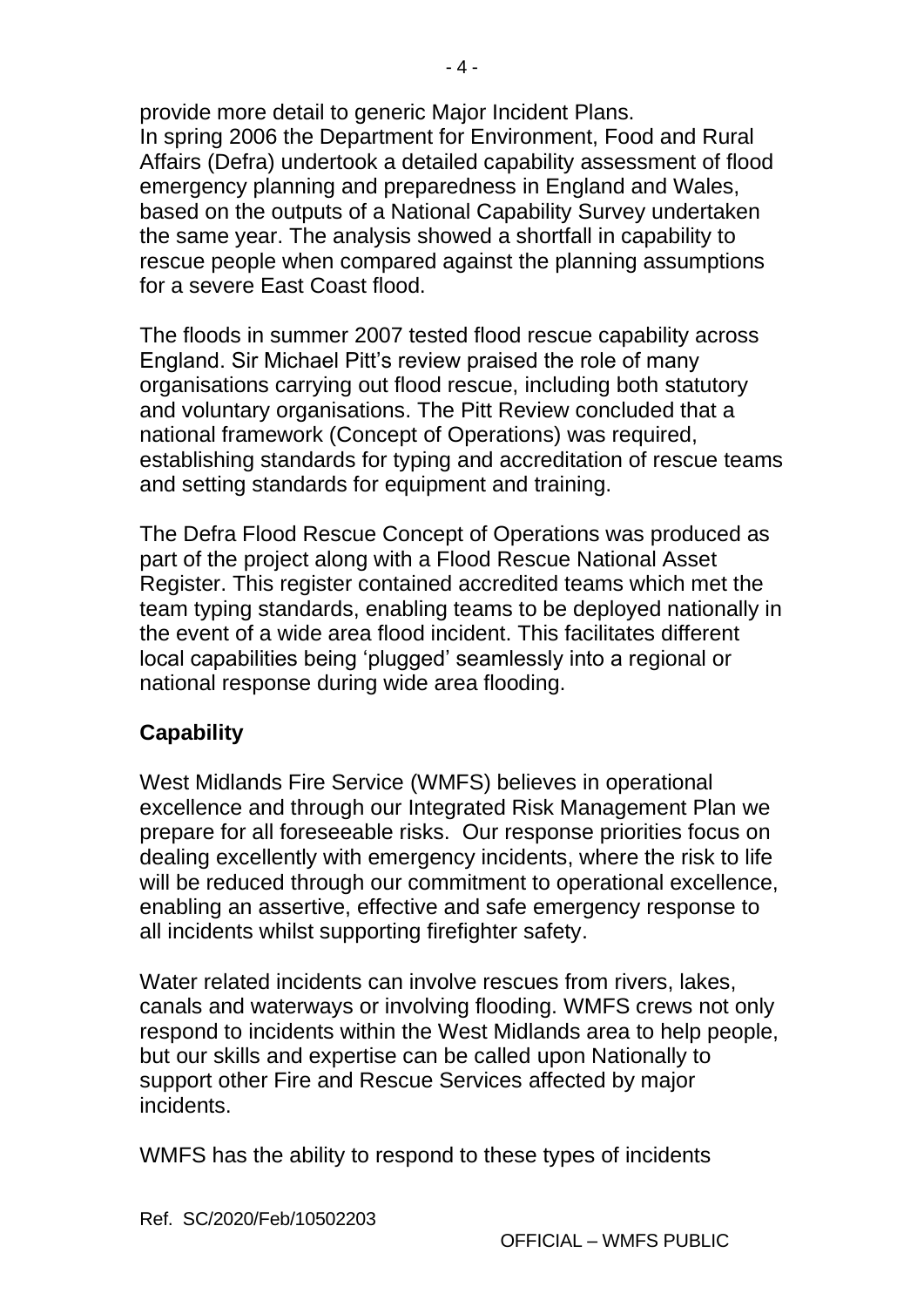through both equipment and competent firefighters. Our firefighters are trained to six different levels;

• Level 1 – Water awareness

All firefighters are trained and assessed to this level and all of our response vehicles carry personal floatation devices (PFD) and in addition, all Pump Rescue Ladders car life jackets which enable us to work near water. This level enables firefighters to carry out a land-based rescue and not enter the water.

Additionally, firefighters can carry out a Voluntary water rescue swimmer assessment, this would mean that they could enter the water to conduct a rescue swim. Since May 2019, there are 167 firefighters who have completed this assessment and able to conduct the rescue swim.

• Level 2 – Water rescue first responder

Level 2 water rescue personnel are deployed to wading water incidents where personnel can lead persons to safety in shallow water. Additionally, they have awareness of unstable surface hazards such as mud and ice which may be encountered at water and flood incidents.

There are currently four fire stations trained to this level, Perry Barr, Sheldon, Woodgate Valley and Coventry. This is further supplemented by the two Technical Rescue Stations (TRU), at Bickenhill and Wednesbury.

• Level 3 – Water rescue technician (undertaken by TRU)

Specialist rescue personnel who have been trained in all aspects of water rescue and can deploy systems of work that allow a person to enter the water to affect a rescue in moving water

• Level 4 – Water rescue power boat operator

Technical Rescue crews are trained to operate the power rescue craft.

• Level 5 – Water incident management

Watch Commanders within TRU are trained to be able to advise and command at water incidents.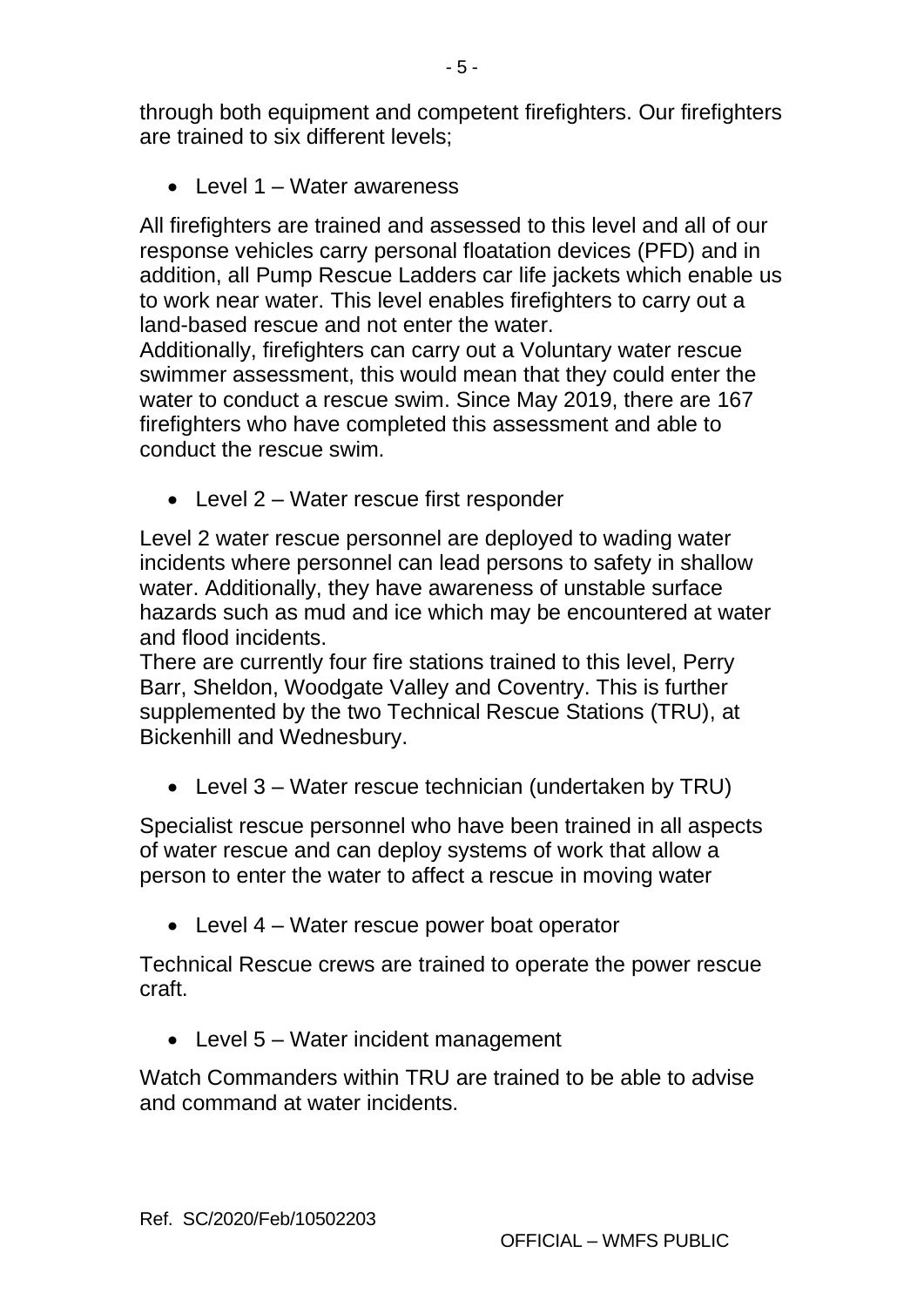• Level 6 – Subject matter advisors

We have 6 personnel trained as Tactical Advisors who are members of Technical Rescue. They are trained to provide tactical advice in relation to major or wider-spread flood or water rescue incidents nationally.

# **Equipment**

The equipment available within the WMFS to support crews at water related incidents, is as follows;

- Level 1 on PRL's throw line, hose inflation kit, PFD's, life jacket and crew saver.
- Level 2 in addition to PRL, dry suits, helmets, boots, wading poles and extendable reach pole.
- Level 3 ice paths, inflatable boat, rigid boat, sub-surface viewer and additional lines.

These resources are located across our delivery area based upon our Integrated Risk Management Plan. These resources are also available for national deployment, which we have supported on several occasions at incidents across the country.

# **Operational incidents**

Water related incidents are generally recorded under 'Special Service Calls' and have three Subgroups, Flooding (Environmental), Leaks and blockages and Rivers etc (not Flooding).

Between April 2016 and March 2019 there has been 1,941 Water related incidents. There have been specific events which have led to an increase in incidents, the rise in 2017-18 is mainly due to an increase in incidents in March 2018. March 2018 saw the 'beast from the east' which led to burst pipes caused by the cold. The 2018-19 rise (rise when compared to 2016-17) was due to the floods in May 2018.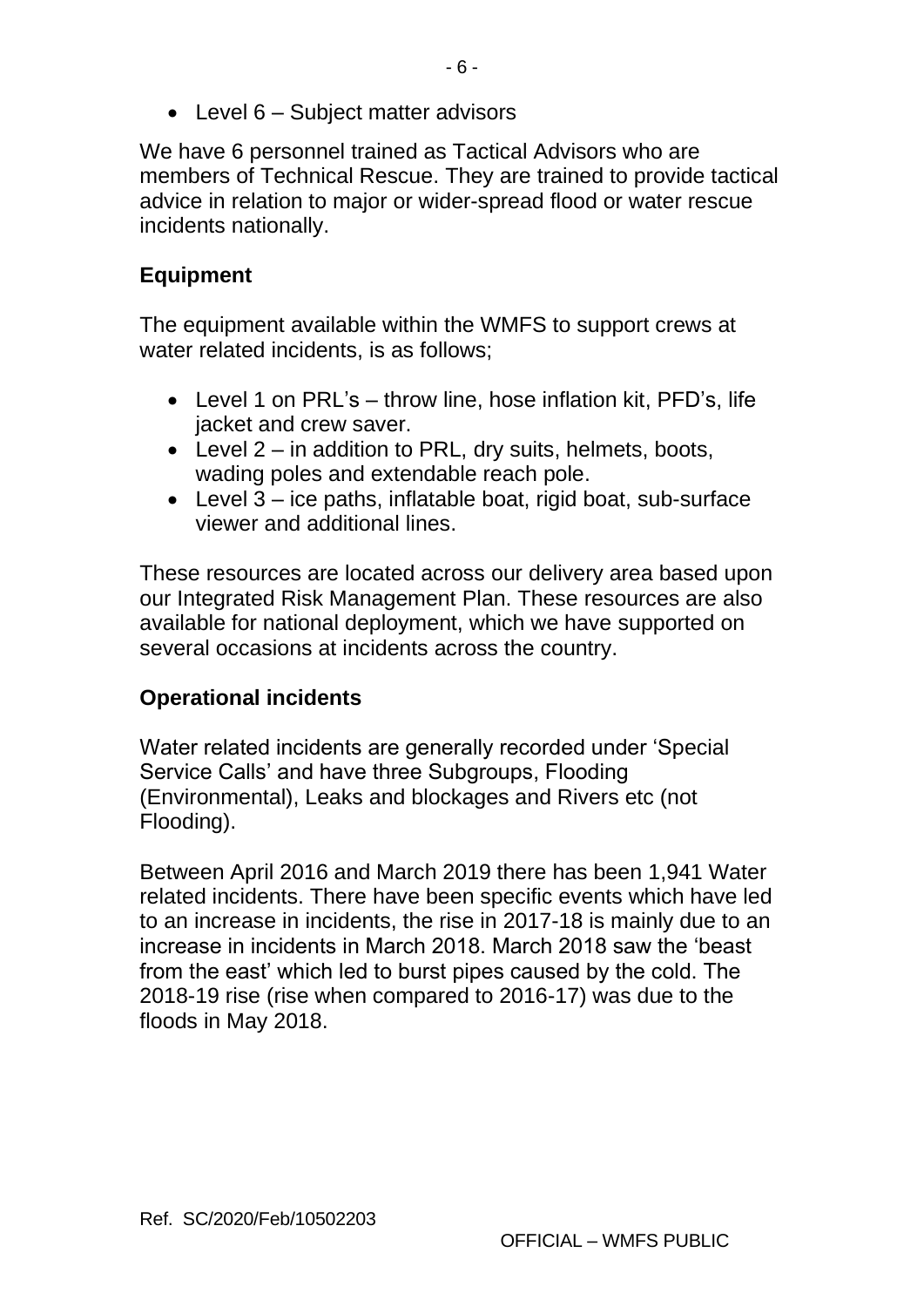| <b>SSC Sub-</b> | 2016-17 | 2017-18 | 2018-19 |
|-----------------|---------|---------|---------|
| group           |         |         |         |
| Flooding        | 143     | 116     | 100     |
| (Environmental) |         |         |         |
| Leaks and       | 385     | 682     | 431     |
| blockages       |         |         |         |
| Rivers etc (not | 24      | 32      | 28      |
| flooding)       |         |         |         |
| <b>Total</b>    | 552     | 830     | 559     |

| <b>SSC subgroup</b>    | 2016-17 | 2017-18 | 2018-19 |
|------------------------|---------|---------|---------|
| <b>Flooding (Env)</b>  | 143     | 116     | 100     |
| Other (advice          | 106     | 99      | 76      |
| only, pumping          |         |         |         |
| out, stand by,         |         |         |         |
| etc)                   |         |         |         |
| Rescue/evacuat         | 37      | 17      | 24      |
| ion                    |         |         |         |
| <b>Leaks and</b>       | 385     | 682     | 431     |
| blockages              |         |         |         |
| <b>Other (Advice</b>   | 355     | 642     | 404     |
| only, pumping          |         |         |         |
| out, stand by,         |         |         |         |
| etc)                   |         |         |         |
| Rescue/evacuat         | 30      | 40      | 27      |
| ion                    |         |         |         |
| <b>Rivers etc (not</b> | 24      | 32      | 28      |
| flooding)              |         |         |         |
| Rescue/evacuat         | 24      | 32      | 28      |
| ion                    |         |         |         |

| <b>SSC subgroup</b>           | Rescues (incl.   Injuries<br>casualties who<br>were rescued |    | <b>Fatalities</b> |
|-------------------------------|-------------------------------------------------------------|----|-------------------|
| <b>Leaks and</b><br>blockages | 16                                                          | 15 |                   |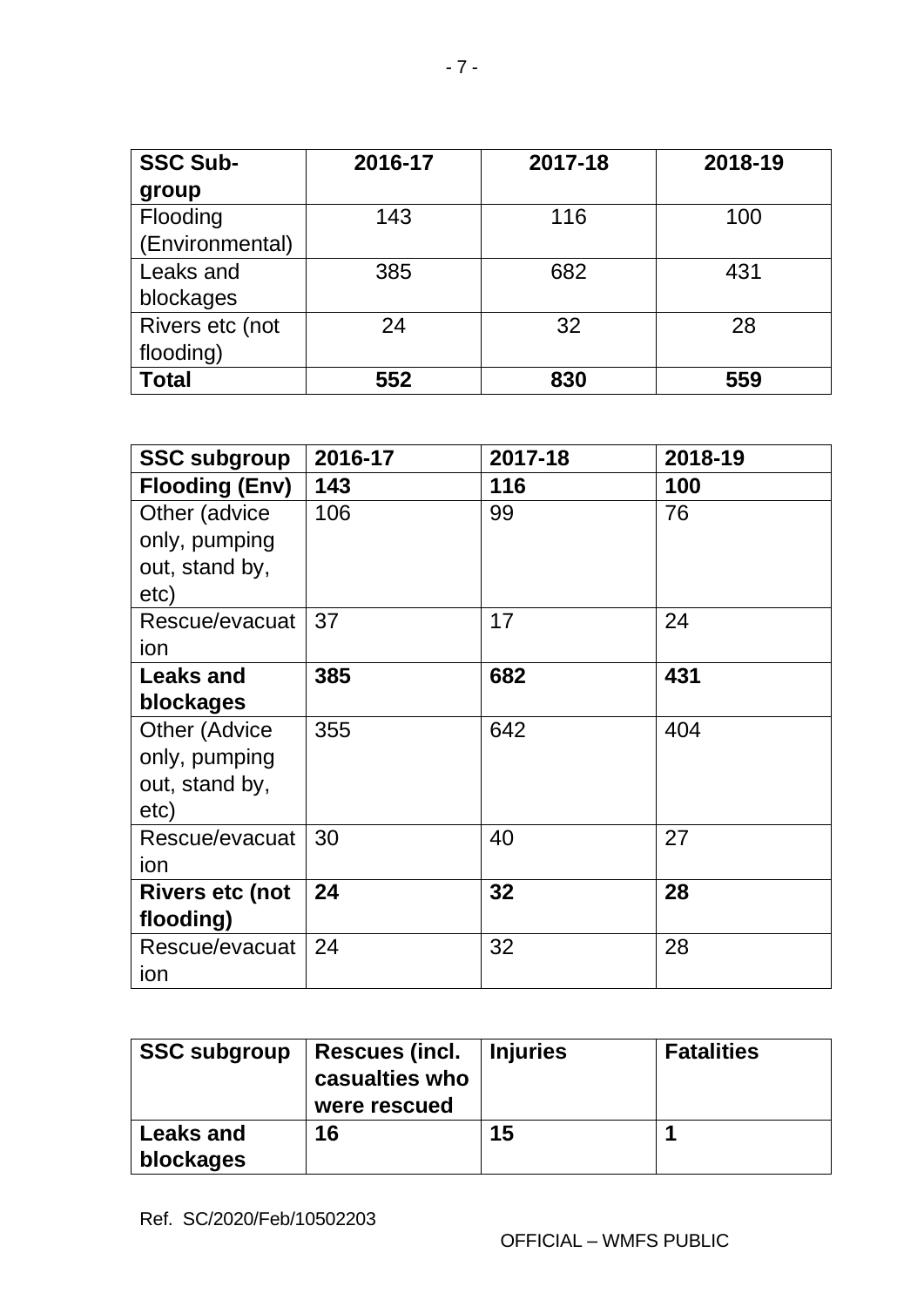| 2016-17               | 11  | 5              | 0  |
|-----------------------|-----|----------------|----|
| 2017-18               |     | 5              |    |
| 2018-19               | 4   | 5              | 0  |
| <b>Flooding (Env)</b> | 107 | 10             | 0  |
| 2016-17               | 34  | 5              | O  |
| 2017-18               | 5   | $\overline{2}$ | 0  |
| 2018-19               | 68  | 3              | 0  |
| <b>River etc (not</b> | 48  | 35             | 14 |
| flooding)             |     |                |    |
| 2016-17               | 13  | 9              | 3  |
| 2017-18               | 19  | 11             | 6  |
| 2018-19               | 16  | 15             | 5  |

#### **Water Safety advice**

The National Fire Chiefs Council (NFCC) has a Drowning prevention and water safety campaign which is called 'Be Water Aware'. This aims to raise awareness of the risk of accidental drowning.

The NFCC is a member of the National Water Safety forum and is committed to the National Drowning Prevention Strategy which aims to cut water related deaths by 50% by 2026.

Drowning is amongst the leading causes of accidental death in the UK. We want to make people safer by making them aware of the risks and dangers when around water, what to do if they fall into water and how to help someone who is in trouble in water.

To support FRS's during 'Drowning Prevention and Water Safety Week' the NFCC issue a campaign toolkit to participating FRS's. This includes information on Key messages for raising awareness with the focus groups. Safety advice, what to do if you fall in water. Drowning Prevention and Water Safety Week - #BeWaterAware – 20<sup>th</sup> -26<sup>th</sup> April 2020.

WMFS provides information on our website about Water Safety, where there are sections about open water, flooding and boat safety. These sections all provide relevant safety advice when around water along with useful links for more information and resources that are available. Additionally, there is information provided within the Safe and Well booklet that should be left after